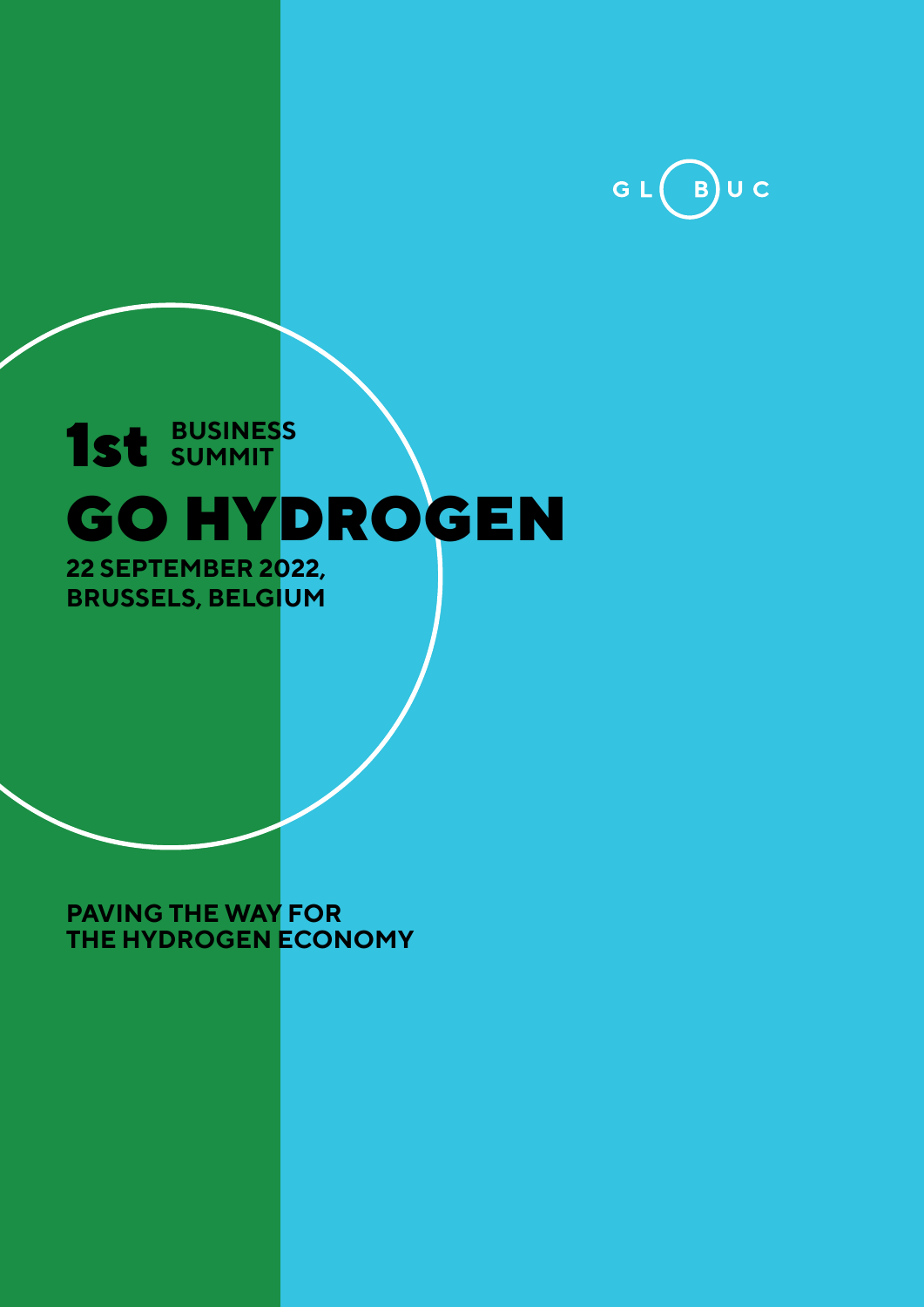

**The Go Hydrogen Business Day (22nd of Septmber) is the practical business platform for the energy industry players and hydrogen off-takers paving the way to the hydrogen economy to meet, do business and develop the conditions for hydrogen to take off.** The summit programme is crafted to highlight the real-world initiatives, projects and technologies that help the energy industry utilise the power of hydrogen to achieve net-zero.

Go Hydrogen is a part of the 3rd Go Net Zero Energy Summit (20-21 Septmber) that connects the whole energy value chain.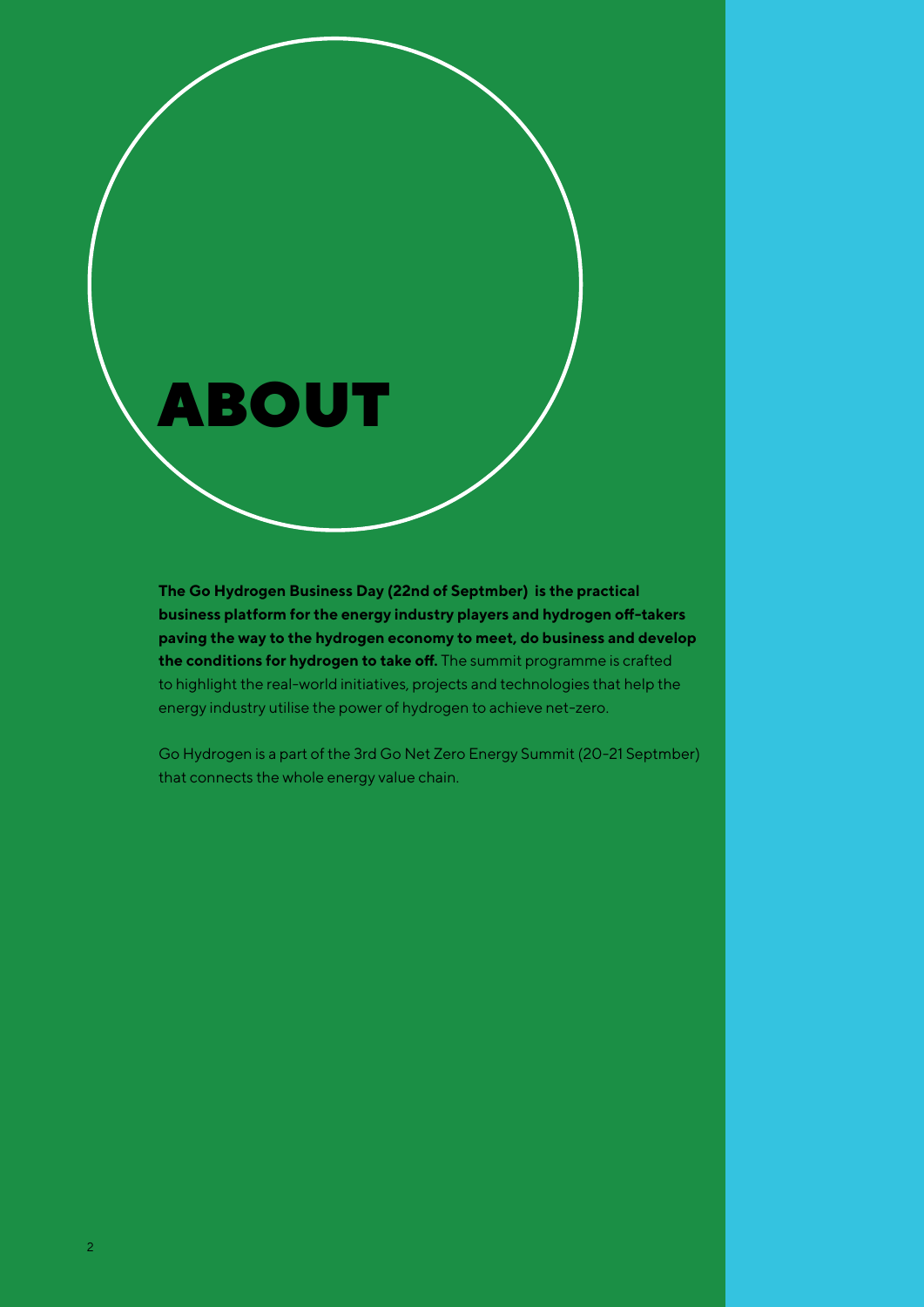# HIGHLIGHTS



PART OF THE **3rd** GO NET ZERO ENERGY SUMMIT



**200+** ATTENDEES



**25+** COUNTRIES



**42%** ENERGY COMPANIES AND PROJECT OWNERS



KEY **HYDROGEN** PROJECT **OWNERS** 



**10+** PRACTICAL CASE STUDIES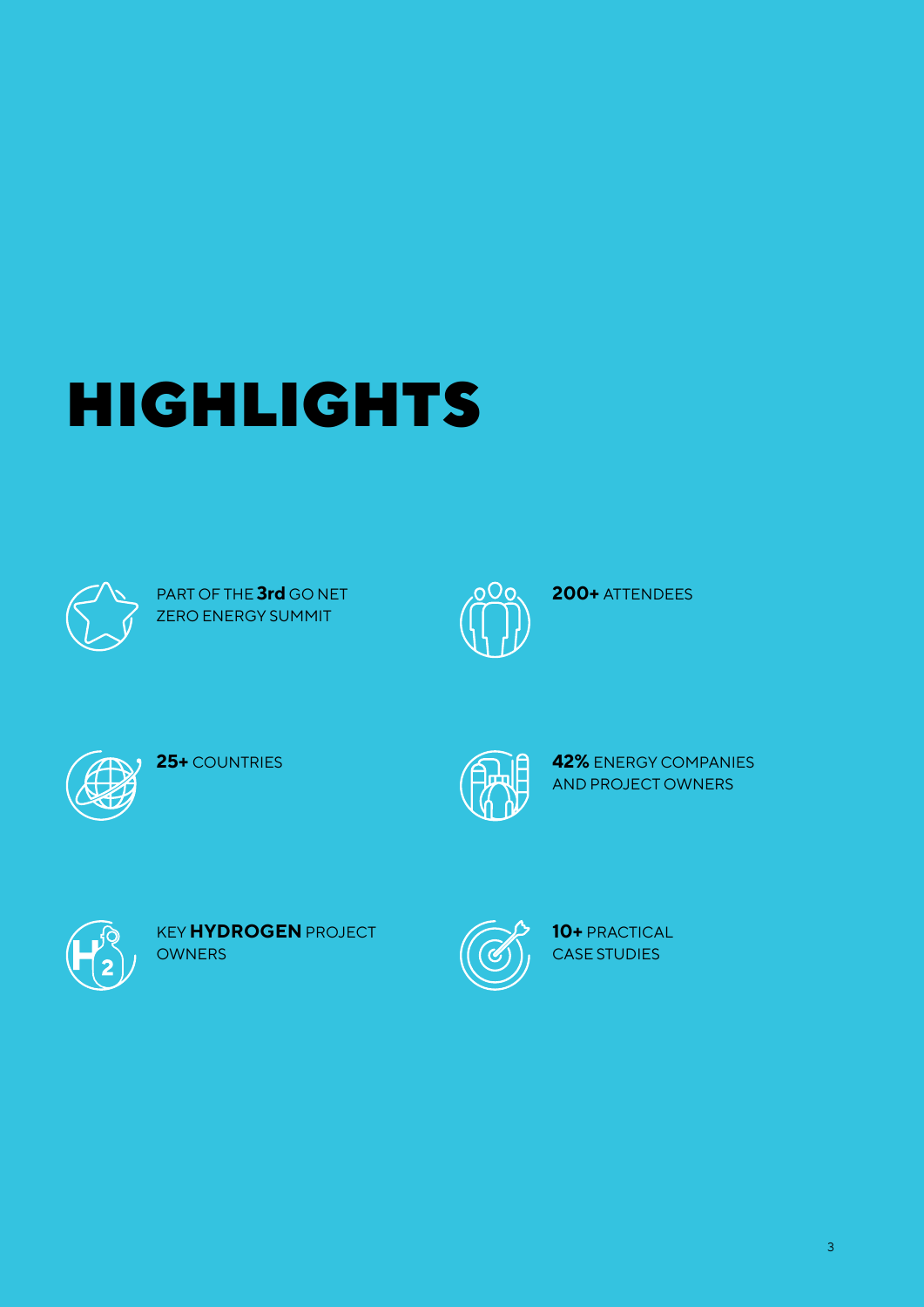# SPEAKERS 2022



Franck Le Baron Senior Vice President ENGIE



Thierry Lepercq President and co-founder

### DH2 ENERGY



Elena Verdú Senior Scientist Hydrogen Process Design Specialist





Haroun Van Hövell Chairman





William Rowe CEO **OCTOPUS** HYDROGEN



Christopher Jackson CEO

#### PROTIUM



Shabana Jamil Hydrogen Business Model, Department for Business, Energy & Industrial Strategy

#### GOV UK



Marco Chiesa Head of origination and partnership SNAM



Thomas Engelmann Head of Energy Transition KGAL INVESTMENT MANAGEMENT



Andrew Emil Global Sales Director Fuel Cells and Electrolyser Technologies

#### CUMMINS



Christian Weinberger Strategy Adviser





Jonathan Oxley Humber Industrial Cluster Plan manager

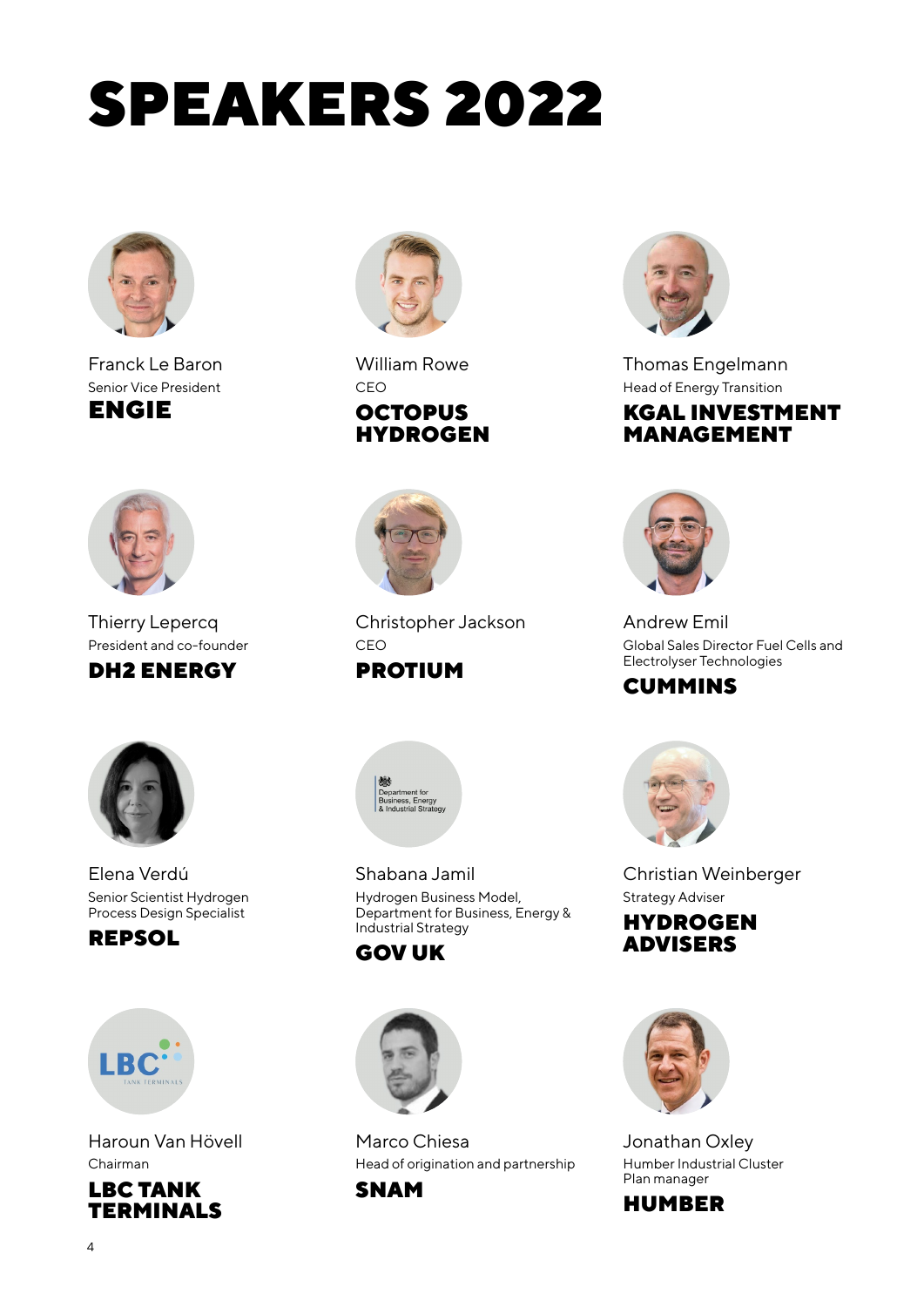#### **CO-LOCATED**

## GO NET ZERO ENERGY 3rd **BUSINESS SUMMIT**

**20-22 SEPTEMBER 2022, BRUSSELS, BELGIUM**

# AGENDA<sup>22 SEPTEMBER 2022</sup>

## **FOCUS DAY**

9:00

#### OPENING KEYNOTE - SEIZE THE MOMENT

Hydrogen is enjoying unprecedented momentum. It accounts for just 4% of final energy use today and the production of green hydrogen is cumbersome and expensive. This does not discourage many companies from looking into hydrogen as a cleaner energy source. What will it take to make hydrogen viable? - Are we witnessing a new gold rush?

9:15

#### OPENING KEYNOTE - REGULATORY LANDSCAPE

How can the EU build a competitive hydrogen market as fast as possible? How are governments going to stimulate investment in technology development to drive down prices and what regulations will be in place? Updates on the Hydrogen and Decarbonised Gas Market Package

#### 9:30 BIRD'S EYE VIEW PANEL DISCUSSION CHICKEN AND EGG DILEMMA. ENABLING THE HYDROGEN ECONOMY - REGULATIONS, PRICES AND SUPPLY & DEMAND PERSPECTIVES

How is the market of power generation going to change over the next 20 years to enable an easy supply of electricity to make hydrogen and meet net-zero? How can we build up the production and demand curves and establish a full value chain? Where are the potential right conditions for hydrogen to take off?

#### **William Rowe,** CEO, Octopus Hydrogen

**Shabana Jamil,** Hydrogen Business Model, Department for Business, Energy & Industrial Strategy, **GOV UK Thomas Engelmann,** Head of Energy Transition, KGAL Investment Management **Christian Weinberger,** Senior Advisor, Hydrogen Advisers

11:00

#### COFFEE BREAK AND TECHNOLOGY LEARNING CAROUSEL

All attendees will have a chance to meet with exhibitors in this fun, fast round-robin networking format where each technology exhibitor will have two minutes to present their product and two minutes to answer attendees' questions.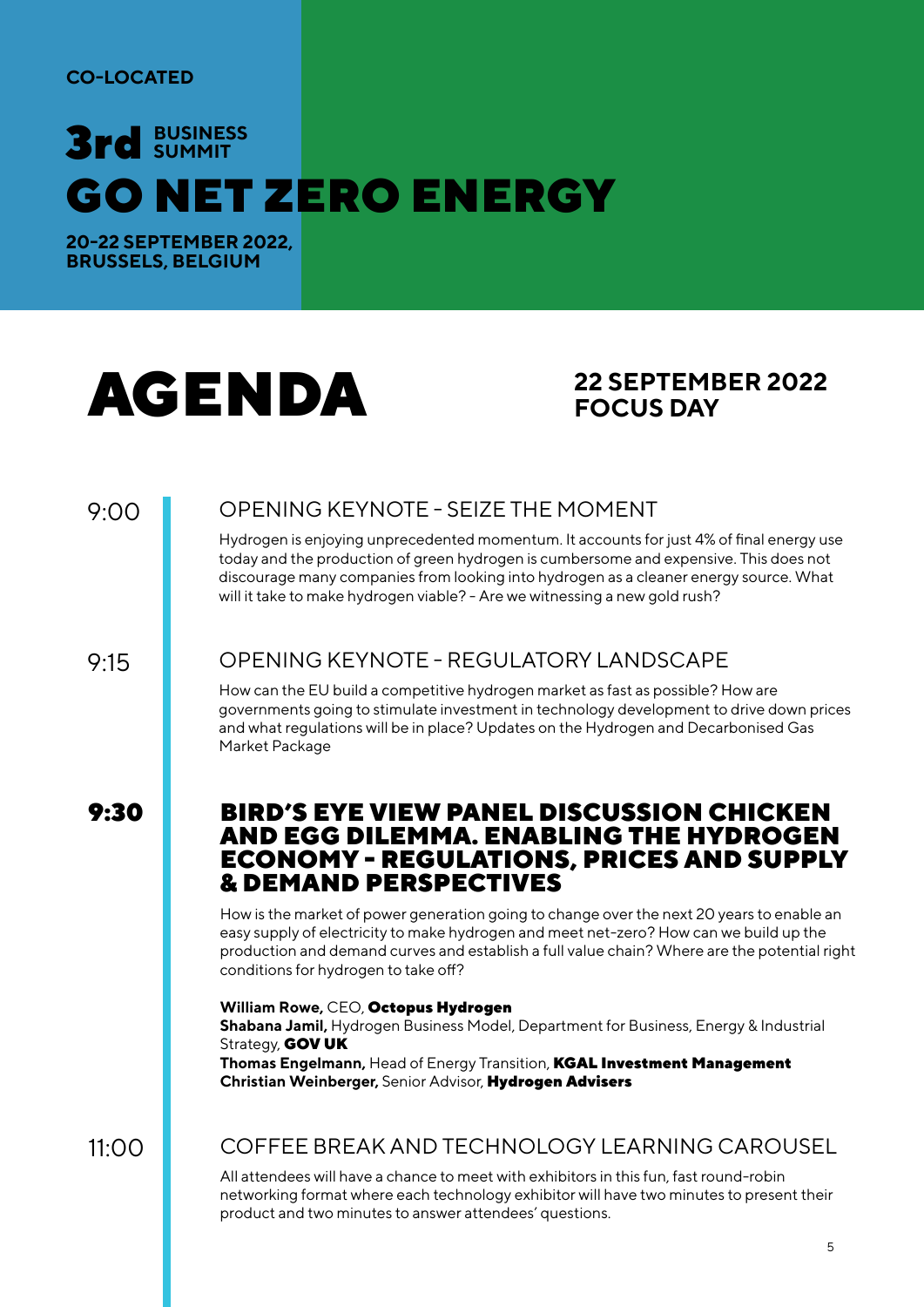#### HIGH SPOT PRESENTATION. "50 SHADES" OF HYDROGEN - BLUE VS GREEN VS TURQUOISE? THE ONGOING FEASIBILITY DEBATE

In light of the recent EU taxonomy updates and debates on whether nuclear and gas could be green, we need to find our answers to the questions - where will the investments and production turn? And will this turn and colour be right or wrong?

#### 11:50 GREEN HYDROGEN SESSION GREENING THE TRANSITION - SCALING UP GREEN HYDROGEN DEVELOPMENT

How does green hydrogen blend into/modify the traditional value chain and what are the new business models around green hydrogen? How are offshore farms going to increase the economic potential of green hydrogen? What technologies are on the horizon? How and when can the industry make a transition from grey and blue hydrogen to green?

#### MODERATOR: **Kofi Mbuk,** Cleantech analyst, Carbon Tracker

- Green hydrogen cheaper than fossil fuels in 2025: the tipping point **Thierry Lepercq,** Co-founder, DH2 energy
- **Kchristian Bridge,** Hydrogen Business Transformation Manager, ORSTED
- **Pavan Chilukuri,** Director, Decarbonization (Hydrogen, Carbon Capture and Biofuels), **SHELL**
- Exploring the trends, technologies & future market expectations for electrolysis Senior Representative, **CUMMINS**

#### LUNCH BREAK

13:00

#### 14:00 PROJECT SESSION CATCHING UP WITH THE INDUSTRY - THE KEY HYDROGEN PROJECTS

What is the state of play for the key hydrogen projects? What are the huge scale demonstration projects coming into operation? How are they achieving scalability?

- Topic to be confirmed **Franck Le Baron,** Senior Vice President, Engie Hydrogen
- HyDeal Ambition project **Marco Chiesa,** Head of origination and partnership, SNAM
- Humber project updates **Jonathan Oxley,** Humber Industrial Cluster Plan manager, Humber
- The world's largest green renewable hydrogen facility in California project **Sylvain Motycka,** CTO and Board Member, SGH2 ENERGY

COFFEE BREAK 15:45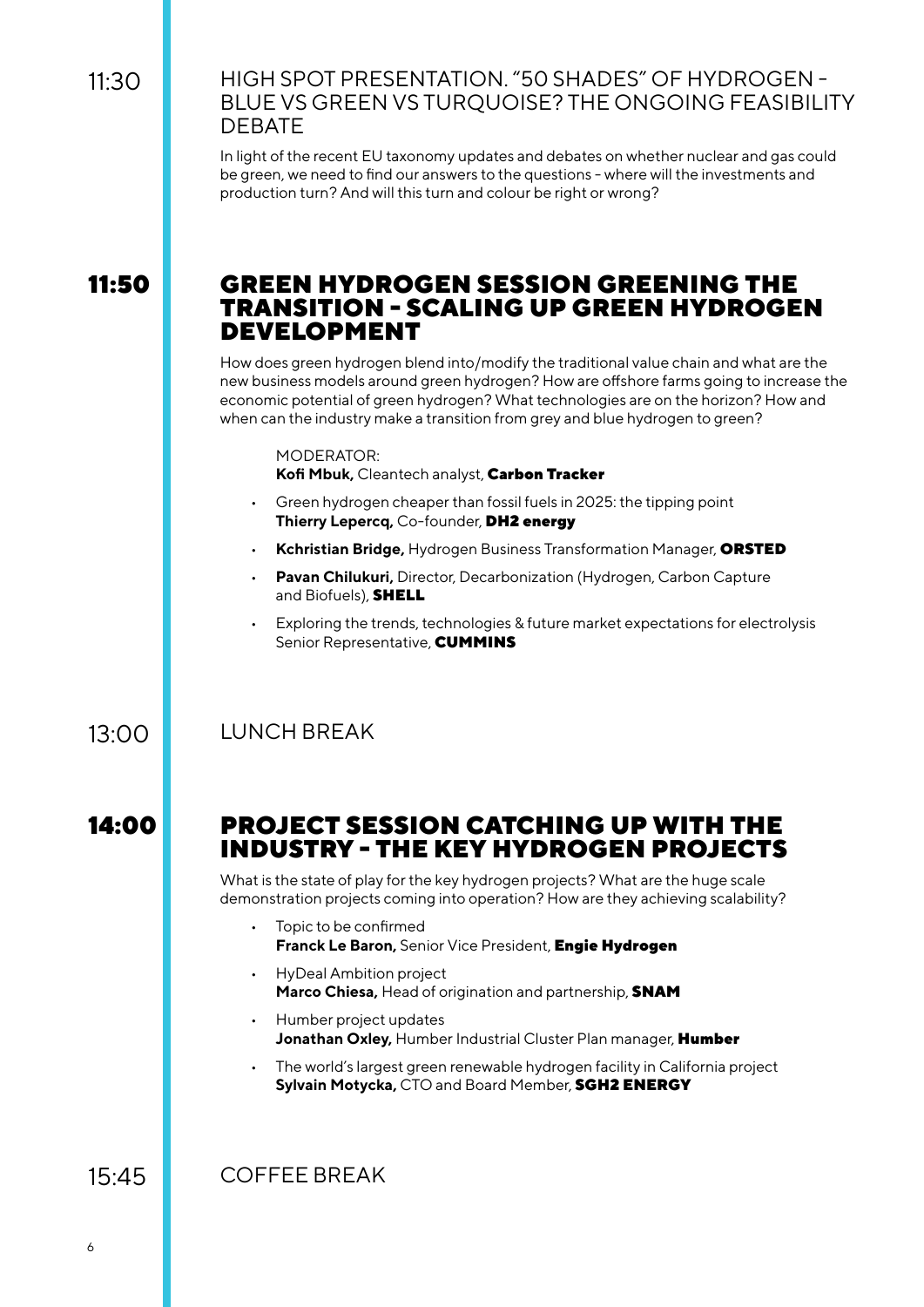#### 16:15 INNOVATION AND TECHNOLOGY SESSION THE "HOW" OF A HYDROGEN PRODUCTION

What are the innovations in technologies and what developments are still needed to achieve low-cost hydrogen production? How can we align the current technologies with a business plan given the fast pace of innovation?

- Topic to be confirmed **Elena Verdú,** Senior Scientist Hydrogen Process Design Specialist, REPSOL
- Hydrogen Technologies for a Net Zero Future Senior Representative, **UOP**
- Topic to be confirmed **Jens Kottsieper,** Head of Energy Solutions, ILF Consulting Engineers

17:15

#### PANEL DISCUSSION WITH ELECTROLYSER PRODUCERS THE BRAVE NEW WORLD OF ELECTROLYSERS - WHERE THE FUTURE LIES?

Current technology and infrastructure limitations make green hydrogen production roughly 10 times as expensive as natural gas production. And electrolysers stand in the heart of the production - it can't go without them and, with them, can move in any possible direction. Let's talk about innovative projects that we have on the market now, production and development perspectives and price volatility.

### 18:00 GALA COCKTAIL RECEPTION

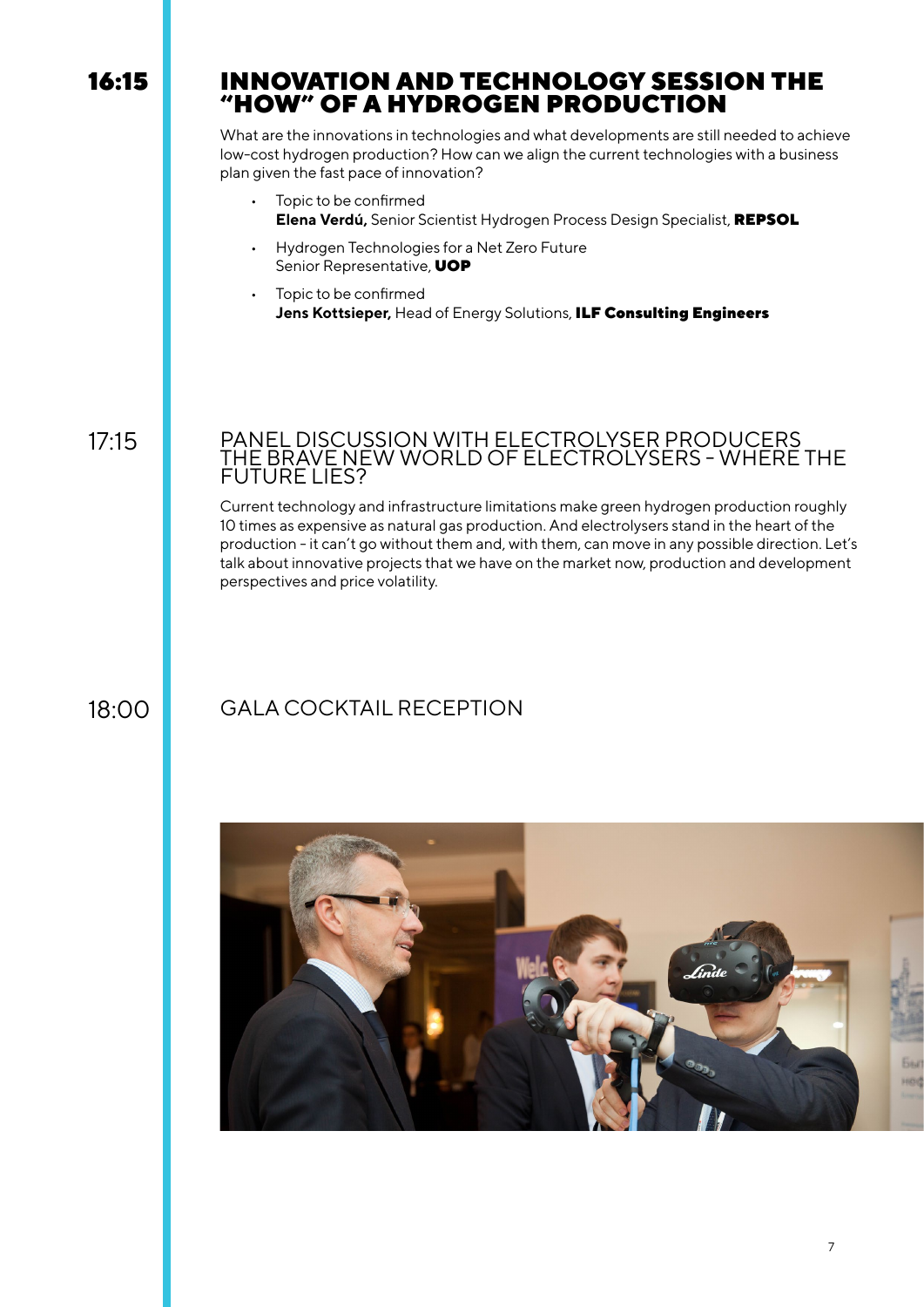





#### Knowledge Partner Technical Site Visit Partner





#### Silver Partners Decarbanisation Partner

**Honeywell UOP** 

#### Supporting Partner





#### Information Partner

FROST  $\mathcal{C}^{\rho}$ SULLIVAN

#### Media Partner









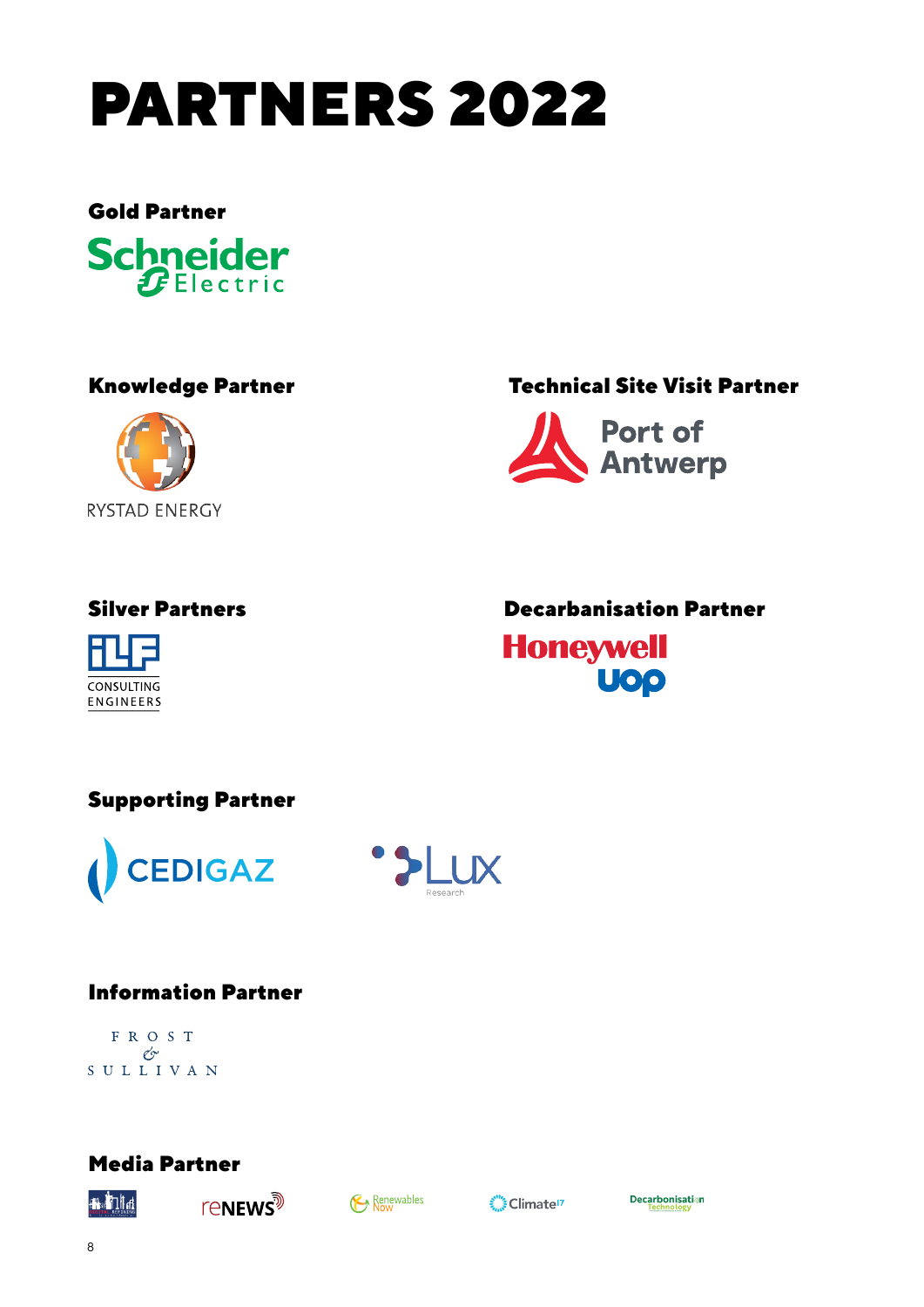

#### GIVE AN AWE-INSPIRING PRESENTATION

Do you know a better way to get your message across to the very target audience who are there to listen and learn? We don't. The most memorable talks offer something fresh, something few people have heard before. Do you have something interesting to say?



#### IMPRESS WITH A STAND

Unlike larger trade shows, our technology exhibition emphasises quality over quantity with a highly targeted audience. In 2022, the price of our package includes print, delivery, and installation of the stand.

WANT TO BE

9 A PARTIES



### HOST A SESSION

The name speaks for itself. Be the host of the session. Have your session branded with the logo, moderate, speak and lead the discussion flow. Certainly, one of the best ways to gain credibility and generate awareness around your brand.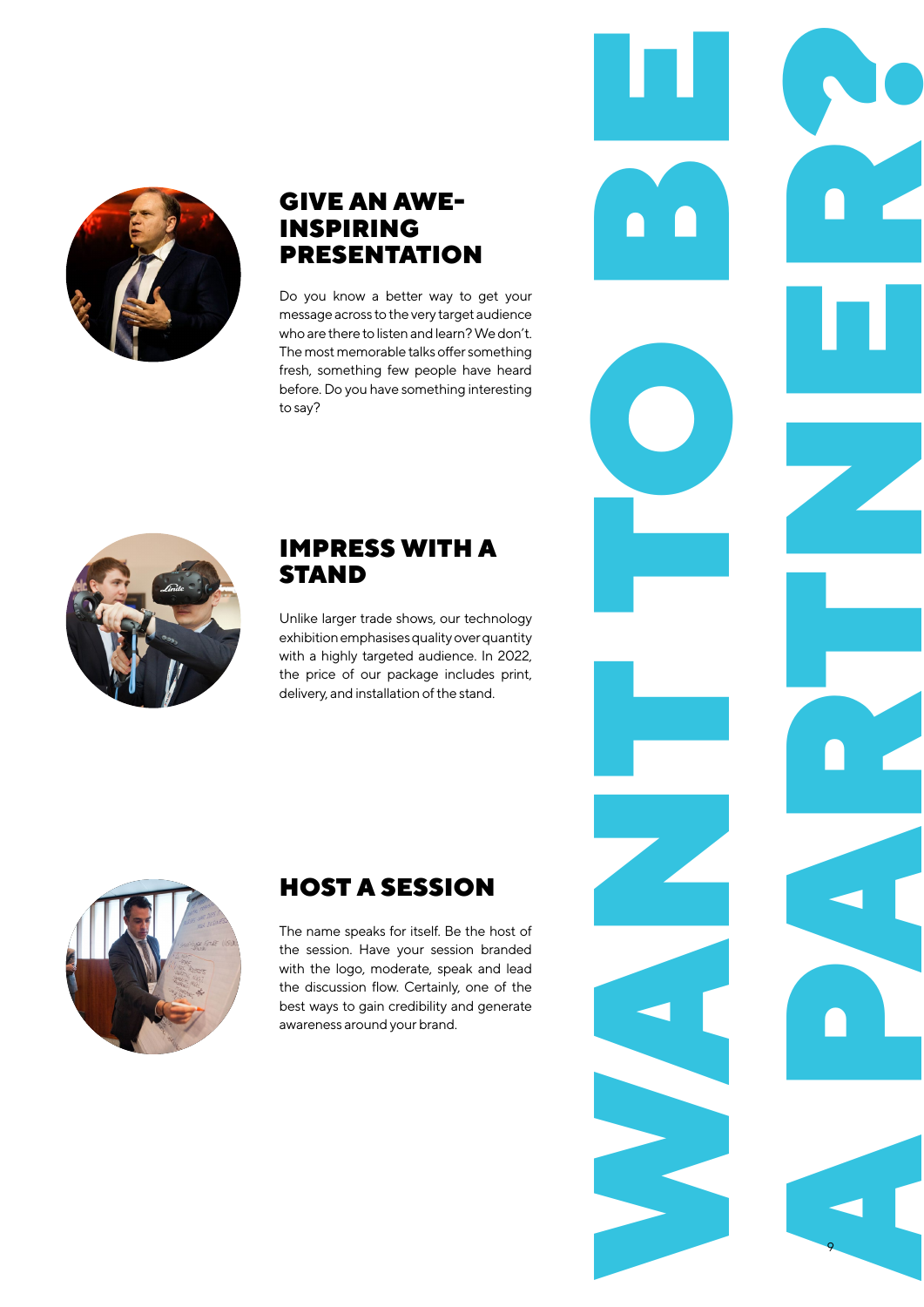# PRICE AND CONDITIONS

#### **REGISTRATION** OPTIONS

1 DAY CONFERENCE **GO HYDROGEN**

3 DAY CONFERENCE **GO NET ZERO ENERGY + GO HYDROGEN**

BEFORE 15 JULY

€ 899 **(SAVE € 300)**

€ 1,499 **(SAVE € 350)**

PRICE

FULL

**€ 1,199**

**€ 1,849**

**\*PEACE OF MIND POLICY- If you are not able to travel due to COVID-19 restrictions, you will receive a 100% refund.**



**Additional 10% discount** for **3 or more** delegates from one company



**USD and GBP** Pay in currency convinient for you

### THREE EASY WAYS TO REGISTER



Register on the **website**

www.globuc.com/go-hydrogen/



**Email** us with your full details

customer\_service@globuc.com



**+44 203 813 4637**